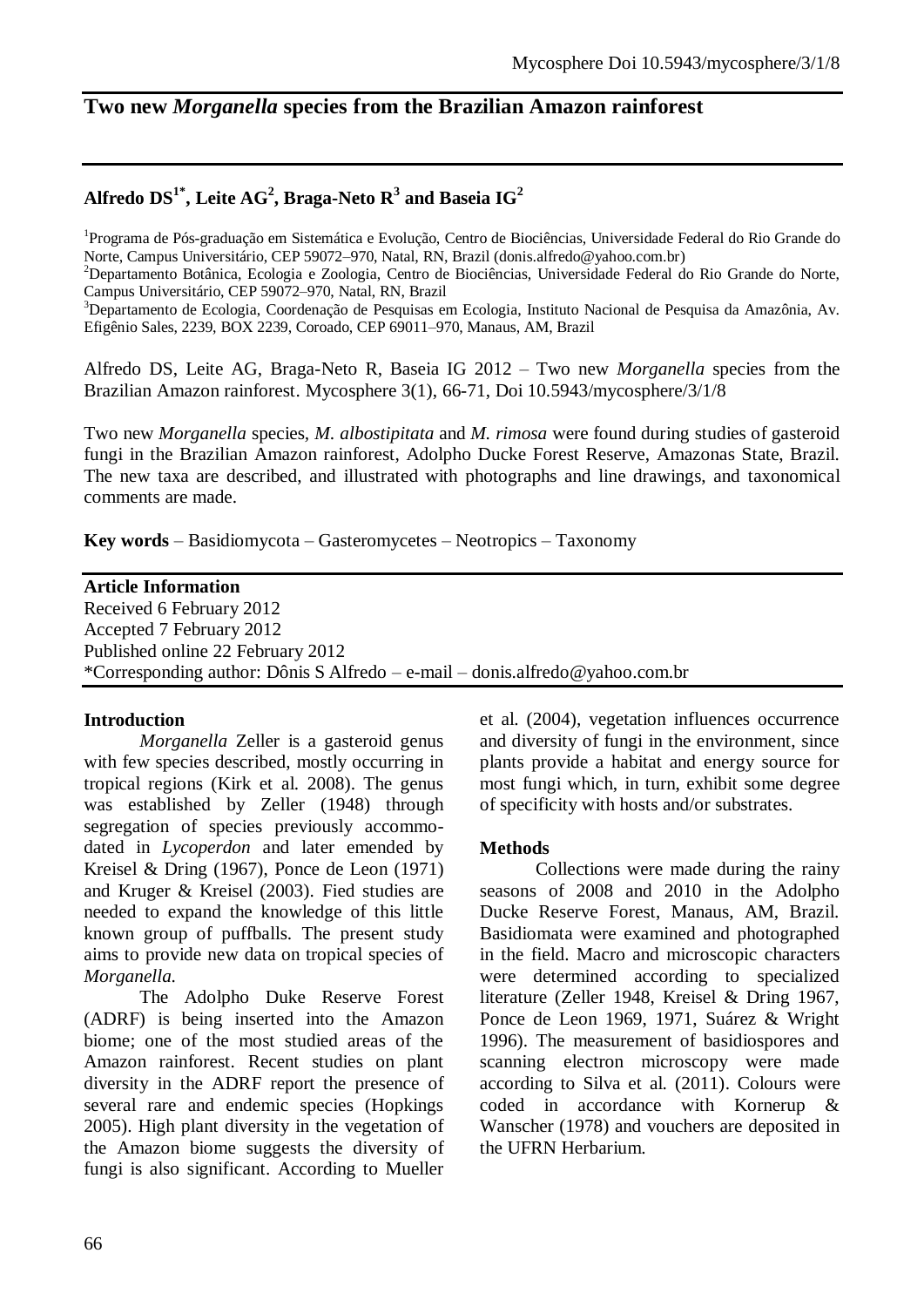

**Figs 1–4** – *Morganella albostipitata* sp. nov. Mature basidiomata.

#### **Results**

*Morganella albostipitata* Baseia & Alfredo **sp. nov.** Figs 1–4 MycoBank 564373.

[\(http://www.mycobank.org\)](http://www.mycobank.org/).

Etymology – In reference to the presence of a white pseudostipite.

*Basidioma juvene epigeum, depresse subglobosum vel pyriformis, 10 mm latum, 7 mm altum. Exoperidium velutinum, brunneus luteo, hyphae setaceis vel subglobosis, crassis.* 

*Endoperidium apex cum ostiolum laceratissisimus. Subgleba magna celularis, compacta. Pseudostipite albo conspicuus. Basidiosporae globosae, 5-6 µm latum, valde echinulatae. Paracapillicio tenuis, 3-4 µm latum, hyalinum. In sylva, solitarius.*

Basidiomata 8-10 mm diam., 6-7 mm high, depressed globose to pyriform. Peridium consisting of a persistent velvety exoperidium. Exoperidium granulose, cracked forming units of tufts, brownish yellow (5E7), composed of irregular chains of thickened hyphae (10-120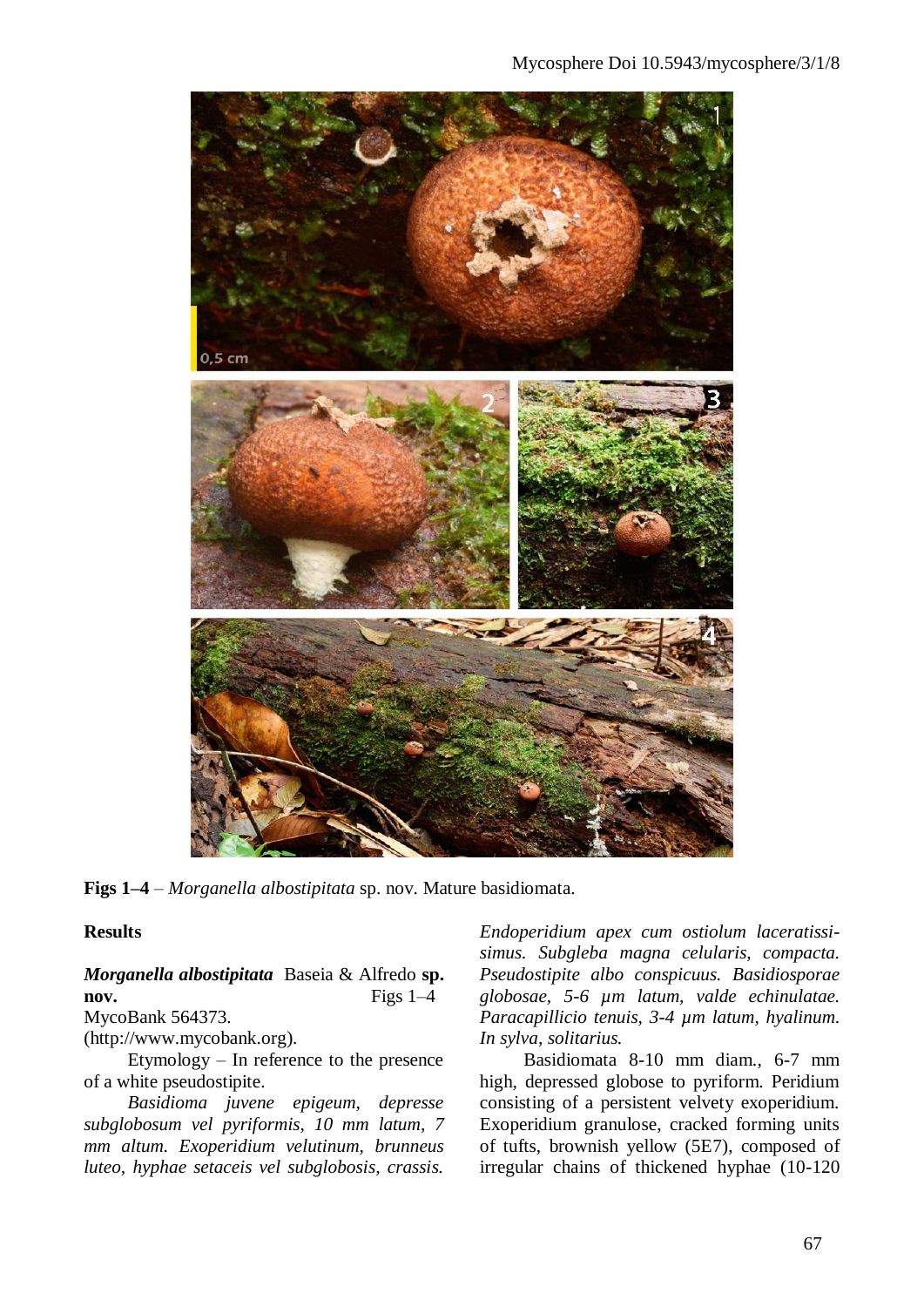

**Figs 5–8** – *Morganella rimosa* sp. nov. Mature basidiomata.

µm diam.), subglobose to setoid. Endoperidium smooth, pale yellow (4A3), dehiscing by a strongly lacerate peristome, formed from hyaline, irregular thin hyphae (20-30 µm diam.). Sterile base compact (Fig. 2b), pale brown (5D2), 2 mm high. Pseudostipite conspicuous (Fig. 2b), white (4A1), 4 mm high. Gleba brown (5D4). Rhizomorphs inconspicuous. Basidiospores 5–6 µm diam., globose, strongly equinulate, shortly pedicellate, pale brown in 5% KOH. Eucapillitium absent. Paracapillitium abundant, 3-4 µm diam., septate and branched, hyaline, presenting amorphous and hyaline incrustation.

Known distribution – Brazil.

Material examined – Brazil, Amazonas, Manaus Reserva Florestal Adolpho Ducke, on decaying wood, J.P.M. Araújo (GF23), R. Braga-Neto, F.F Pezzini 14 November 2010 (INPA 239563, **Holotype**).

*Morganella rimosa* Baseia & Alfredo **sp. nov.**  $Fig.5-8$ 

MycoBank 564371

(http://www.mycobank.org).

Etymology – Named in reference to the peridium surface, marked with numerous cracks.

*Basidioma juvene epigeum, depresse subglobosum,subsessile, 5-6 mm latum, 4.5-5.5 mm altum, caespitosum in subiculo albo luteo*. *Exoperidium granuloso et rimosissimus, albo luteo, hyphae irregularibus, crassisillimus. Endoperidium apex cum ostiolum laceratum.*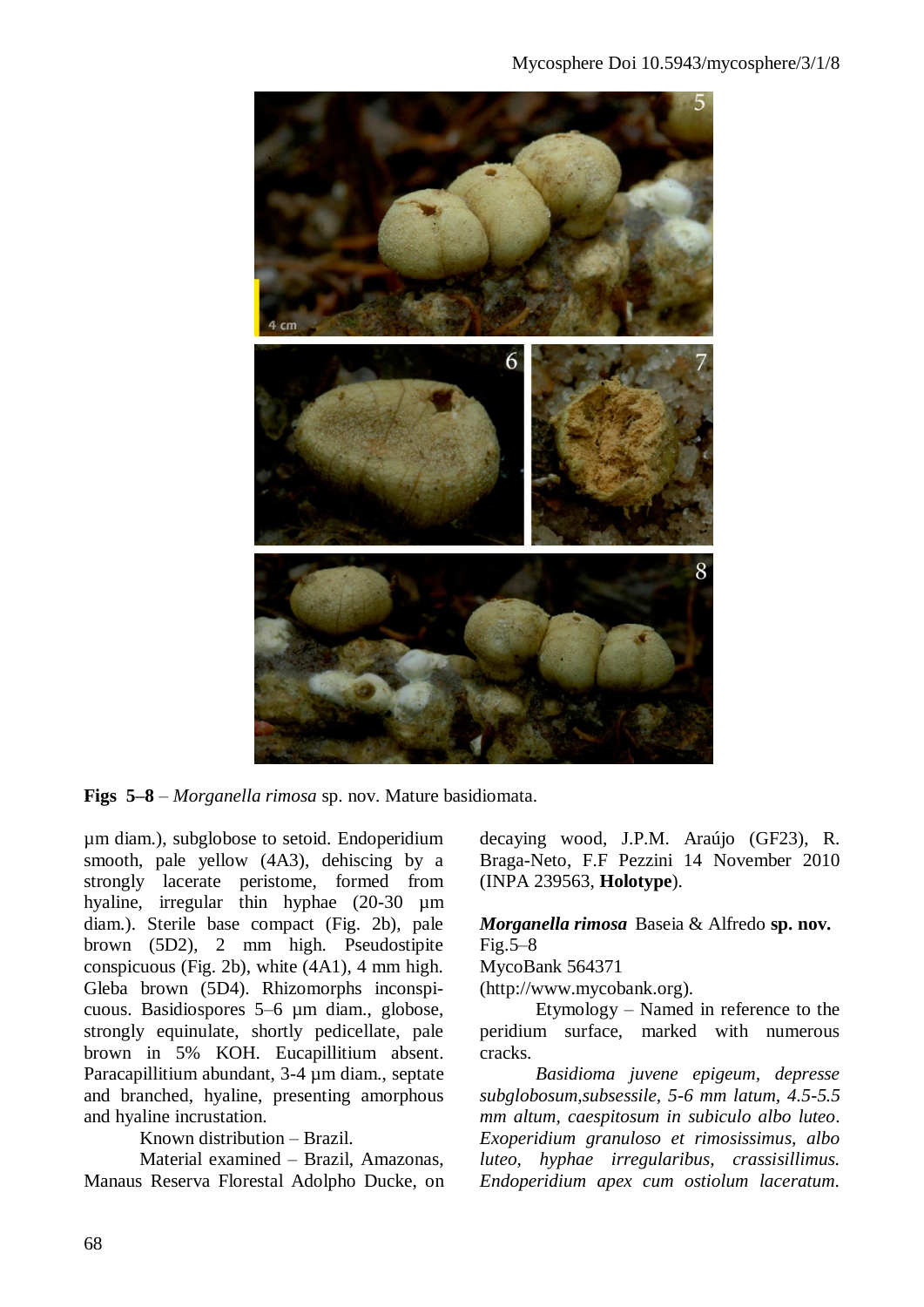

**Figs 9–13** – *Morganella albostipitata* sp. nov. **9**, **10** Mature basidiomata; **11** Exoperidium; **12** Paracapilitium; **13** Basidiospores.



**Figs 14**–**18** – *Morganella rimosa* sp. nov. **14**, **15** Mature basdiomata. **16** Exoperidium. **17**  Paracapilitium. **18** Basidiospores.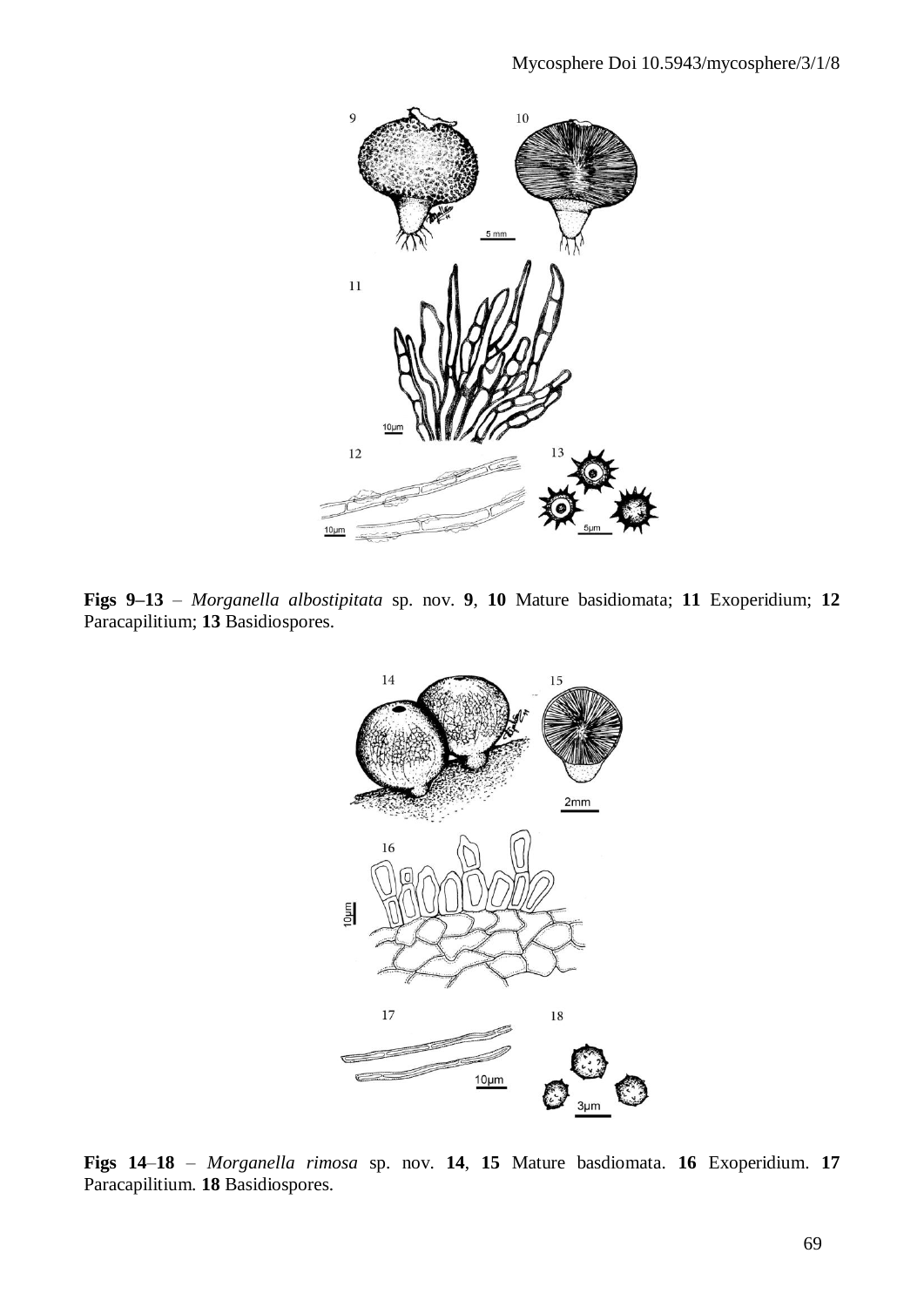

**Figs 19**–**22** – SEM Basidiospores. **19, 20** *Morganella albostipitata*. **21**, **22** *M rimosa*.

*Subgleba rudimentaris, celularis, compacta Basidiosporae globosae, subglobosae vel ovoideum, 2–3 mm latum, debilis echinulatae. Paracapillicio tenuissimo, 1.5–2 mm latum, hyalinum. In sylva, aggregatus.*

Basidiomata 5–6 mm diam., 4.5–5.5 mm high, globose to subglobose, cespitose, gregarious, growing on a subiculum pale yellow (4A2). Peridium consisting of cracked exoperidium, detaching from the endoperidium at maturity. Exoperidium rimose, granulose, pale yellow (4A3), composed of brown, irregular and thickened hyphae (8-25 µm diam.), either not in chains or forming short chains with two hyphae. Endoperidium smooth, pale yellow (4A2), dehiscing by lacerate peristome, formed from hyaline, irregular thin hyphae (7-40 µm diam.). Sterile base white (4A1), compact, 1 mm high. Gleba reddish yellow (A46). Basidiospores 2–3 µm diam., globose, subglobose to ovoid, verrucose to equinulate, apiculate, pale yellow in 5% KOH. Eucapillitium absent. Paracapillitium scarce, 1.5– 2 µm diam., septate and branched, hyaline.

Known distribution – Brazil.

Material examined – BRAZIL, Amazonas, Manaus Reserva Florestal Adolpho Ducke, on decaying wood R. Braga-Neto, RBN 598, 14 November 2010 (UFRN–Fungos 1680, **Holotype**).

# **Discussion**

*Morganella albostipitata* is easily recognized by the lignicolous basidiomata, which initially resembles *M. fuliginea* (Berk. & M.A. Curtis) Kreisel & Dring (1967). However, close examination reveals several distinctive characteristics: 1) white pseudostipite conspi-cuous, seemingly originating from the basal mycelium (Fig. 2 and 10); 2) exoperidium composed of chains of irregular hyphae (Fig. 11); 3) basidiospores shortly pedicellate (Fig. 13). When observed under SEM, spore ornamenttation exhibits a striate ring around the base (Fig. 3). In comparison with other *Morganella* species (Ponce de Leon 1971, Suárez & Wright 1996, Bates 2004, Calonge et al. 2005, Trierveiler-Pereira et al. 2010), this character set clearly shows that *M. albostipitata* is a good species.

*Morganella rimosa* displays an unusual set of characters that facilitate species recognition: 1) The presence of subiculum and cespitose basidiomata (Fig. 5, 8 and 14); 2)